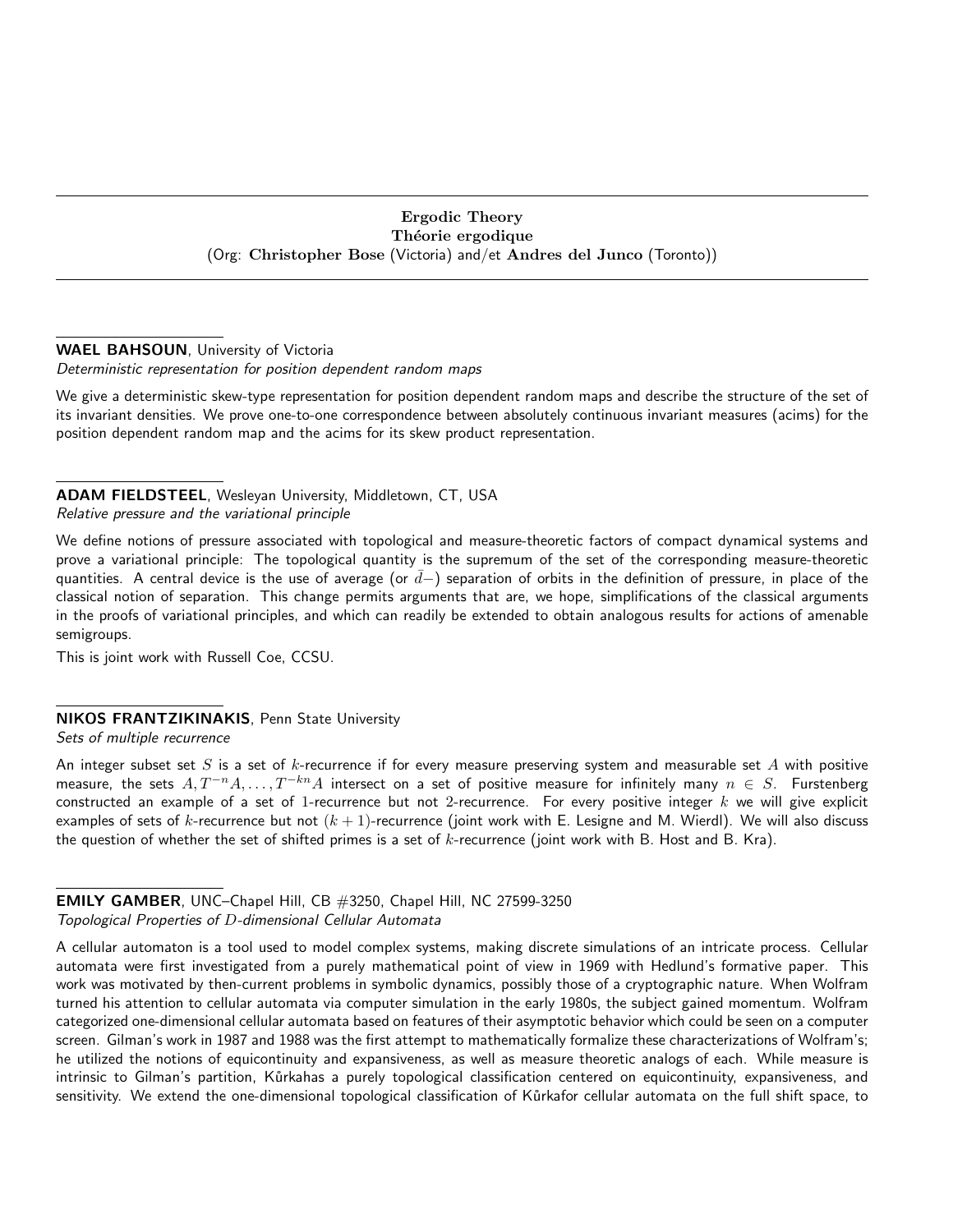higher dimensional subshift spaces, providing examples to highlight the differences between one- and two-dimensional cellular automata, as some results do not extend directly from one dimension.

## **THIERRY GIORDANO, University of Ottawa, Ottawa**

#### Connes and Woods Approximate Transitivity and Dimension Spaces

In 1985, Connes and Woods defined the notion of an approximately transitive (AT) action of a group on a Lebesgue space in their study of the flow of weights of particular von Neumann factors, the Araki–Woods factors or equivalently of the associated flow of ergodic, non-singular transformations. Four years later, they studied the Poisson boundary of group-invariant, timedependent Markov random walks defined on a locally compact group  $G$  and pointed out that it is an AT and amenable  $G$ -space. G. A. Elliott and myself proved that any AT and amenable G-space is such a Poisson boundary. With D. Handelman, I have introduced the notion of dimension  $G$ -spaces to study AT and amenable  $G$ -actions. In this talk, I will review the notion of approximate transitivity and of dimension  $G$ -spaces and present some specific constructions of AT and non-AT transformations.

## PAWEL GORA, Concordia University, Montreal Properties of invariant densities of random maps

We show a few results about the existence of absolutely continuous invariant measure (acim) for random maps both with constant probabilities and with probabilities dependent on position. Then, we discuss some properties of the acim's. In particular we show an example of a random map satisfying Pelikan's condition with the support of acim consisting of infinite number of disjoint intervals and with the density of acim not separated from 0. This is in contrast with the properties of acim's for individual piecewise expanding maps.

#### GUANGYUE HAN, University of British Columbia Analyticity of Hidden Markov Chains

We prove that under a mild positivity assumption the entropy rate of a hidden Markov chain varies analytically as a function of the underlying Markov chain parameters. We give examples to show how this can fail in some cases. And we study two natural special classes of hidden Markov chains in more detail: binary hidden Markov chains with an unambiguous symbol and binary Markov chains corrupted by binary symmetric noise. Finally, we show that under the positivity assumption the hidden Markov chain *itself* varies analytically, in a strong sense, as a function of the underlying Markov chain parameters.

# SHAFIQUL ISLAM, University of Lethbridge

Approximation of absolutely continious invariant measures for random dynamical systems

A random map is a discrete-time dynamical system in which one of a number of transformations is randomly selected and applied at each iteration of the process. The asymptotic properties of a random map are described by its invariant densities. I will talk about Ulam's method for approximation of absolutely continious invariant measures for Markov switching position dependent random maps. Piecewise linear approximation of absolutely continious invariant measures for random maps will also be discussed.

### DAVE MCCLENDON, University of Maryland

Orbit discontinuities of Borel semiflows on Polish spaces

Let X be a standard Polish space. Given an action  $T_t$  of  $[0,\infty)$  by (presumably non-invertible) Borel maps on X, we say that two distinct points x and y are "instantaneously discontinuously identified" (IDI) if  $T_t(x) = T_t(y)$  for all  $t > 0$ . Such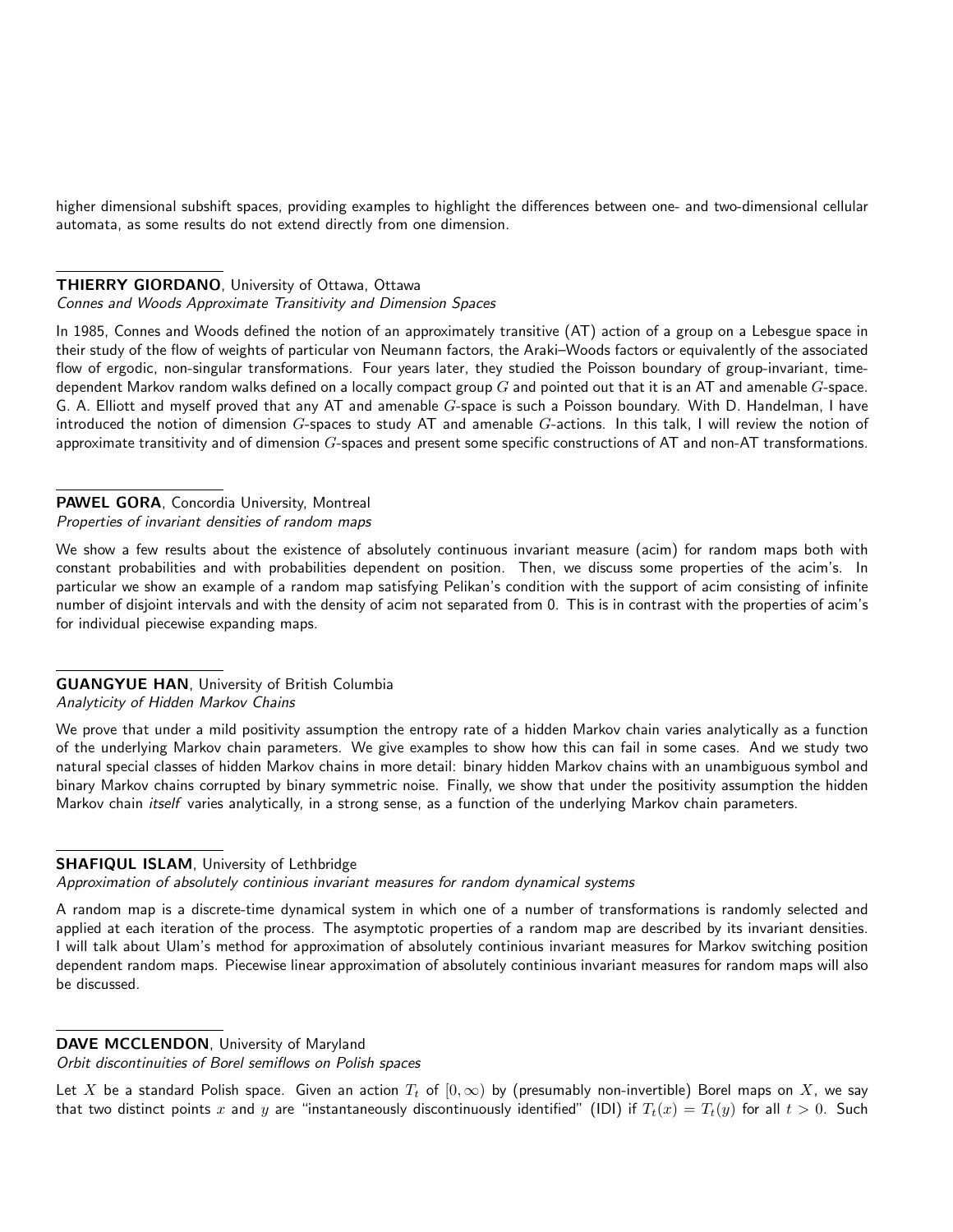phenomena is an obstacle to representing the action as a shift map on a space of continuous paths. We define the concept of "orbit discontinuity", a generalization of IDI, and discuss results regarding the structure and prevalence of such behavior. In particular, the set of points which are IDI has measure zero with respect to any measure preserved by the semiflow and is invariant under Borel time changes.

This material is part of my Ph.D. research conducted under the direction of Dan Rudolph.

#### RANDALL MCCUTCHEON, University of Memphis, Memphis, TN 38152, USA Central sets and multiple recurrence for non-amenable group actions

Measurable multiple recurrence results for non-nilpotent groups have up to now been limited to an ergodic Roth theorem of Bergelson, McCutcheon and Zhang, which states that for any measure preserving actions  $\{T_g\}_{g\in G}$  and  $\{S_g\}_{g\in G}$  of a countable amenable group  $G$  on a probability space  $(X,\mathcal{B},\mu)$  that commute in the sense  $T_gS_h=S_hT_g$  for all  $g,h\in G$ , and any  $A\in\mathcal{B}$ with  $\mu(A)>0$ ,  $\lim_{n}\frac{1}{|\Phi_n|}\sum_{g\in\phi_n}\mu(A\cap T_g^{-1}A\cap (T_gS_g)^{-1}A)>0$  for any Følner sequence  $(\Phi_n)$  for  $G$ . This yields, in particular, that  $\{g:\mu(A\cap T_g^{-1}A\cap (T_gS_g)^{-1}A)>0\}$  is syndetic. I'll be talking about some new techniques for doing what might be called "ergodic theory without averaging" that can be utilized to remove the amenability condition in this result while simultaneously strengthening the conclusion.

MARCUS PIVATO, Trent University, 2151 East Bank Drive, Peterborough, Ontario K9L 1Z8 Crystallographic Defects in Cellular Automata

Let  $A^{\Z^D}$  be the Cantor space of  $\Z^D$ -indexed configurations in a finite alphabet  $A$ , and let  $\sigma$  be the  $\Z^D$ -action of shifts on  $A^{\Z^D}$ . A *cellular automaton* is a continuous,  $\sigma$ -commuting self-map  $\Phi$  of  $A^{\mathbb{Z}^D}$ , and a  $\Phi$ -*invariant subshift* is a closed,  $(\Phi,\sigma)$ -invariant subset  $X\subset A^{\mathbb{Z}^D}$ . Suppose  $x\in A^{\mathbb{Z}^D}$  is  $X$ -admissible everywhere except for a small region we call a *defect*. It is empirically known that such defects persist under iteration of Φ, and propagate like 'particles' which coalesce or annihilate when they collide. We construct algebraic invariants for these defects, which explain their persistence under  $\Phi$ , and partly explain the outcomes of their collisions. Some invariants are based on the spectrum or cocycle-structure of  $X$ ; others arise from the higher-dimensional (co)homology/homotopy groups of  $X$ , generalizing methods of Conway, Lagarias, Geller, and Propp. We also study the motion of defect particles (in the case  $D = 1$ ), and show that it falls into several regimes, ranging from simple deterministic motion, to random walks, to the emulation of Turing machines or pushdown automata.

IAN PUTNAM, University of Victoria Orbit equivalence for Cantor minimal  $\mathbb{Z}^2$  systems

The main result is that every free, minimal action of the group  $\mathbb{Z}^2$  on a Cantor set is orbit equivalent to an action of  $\mathbb{Z}$ . A complete invariant is given, which, for uniquely ergodic actions, amounts to the values of the measure on the clopen subsets. This is joint work with Thierry Giordano, Hiroki Matui and Christian Skau.

ANTHONY QUAS, University of Victoria, Victoria, BC SRB measures for expanding mappings

This is joint work with James Campbell of the University of Memphis.

We consider  $C^1$  expanding mappings of the circle and show that for a residual set of such mappings (with respect to the  $C^1$ topology), there is a unique SRB measure with basin of Lebesgue measure 1. However, this measure is generically singular with respect to Lebesgue measure.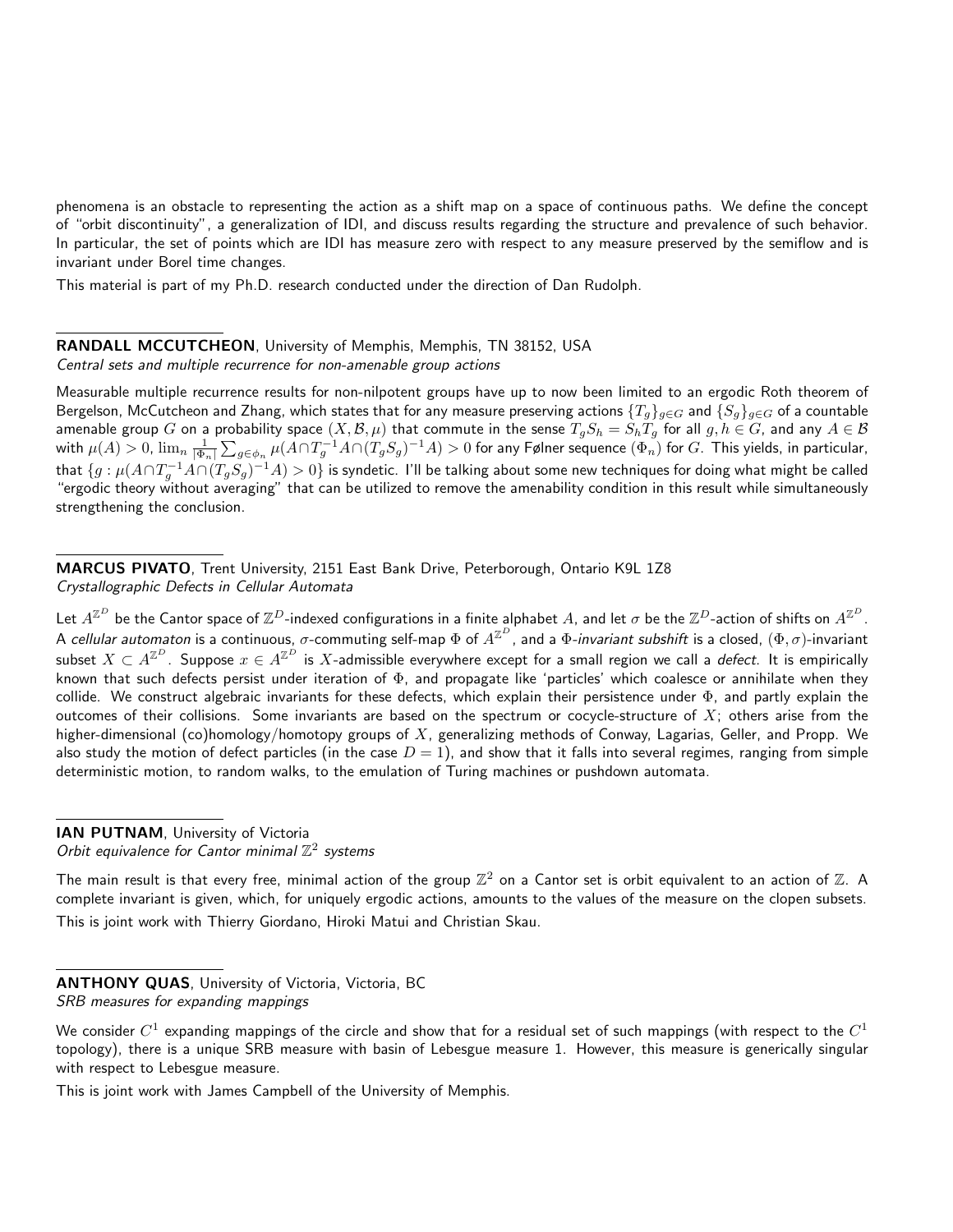JOE ROSENBLATT, Department of Mathematics, University of Illinois at Urbana–Champaign, 273 Altgeld Hall, 1409 Green St., Urbana, IL 61801, USA

Convergence and Divergence of Convolution Operators

We consider  $\R^d$  actions as groups of invertible measure preserving transformations on probability spaces. There are many interesting theorems and open questions related to the convergence and divergence of sequences of operators determined by these actions, in particular for those given by convolutions by  $L_1(\R^d)$  functions. The behavior of these operators is closely tied to the harmonic analysis of convolutions by these functions on  $L_p(\R^d)$ ,  $1\le p\le\infty$ . Oscillation, rate of divergence, and saturation theorems will be the focus of this talk.

# DAN RUDOLPH, Colorado State University, Fort Collins, Colorado

Kakutani equivalence in the finitary and Cantor minimal categories: the beginnings of a theory

The theory of Kakutani equivalence for measure preserving actions is rich and well studied. In joint work with Nic Ormes, Wojciech Kosek and Mrinal Roychowdhury we have begun to extend many of these ideas to more topological realms. I will offer various definitions and the collection of results we have been able to obtain so far.

AYSE SAHIN, De Paul University, 2320 N. Kenmore Ave., Chicago, IL 60614, USA Directional Entropy, Rank One and Even Kakutani Equivalence of  $\mathbb{Z}^d$  Actions

We present some recent results on the directional entropy of  $\mathbb{Z}^d$  rank one actions and their connection to Even Kakutani Equivalence, an important example of a restricted orbit equivalence.

This is joint work with E. Arthur Robinson, Jr.

## CESAR SILVA, Williams College

Measure-preserving locally scaling transformations of compact-open subsets of non-archimedean local fields

We introduce the notion of a locally scaling transformation defined on a compact-open subset of a non-archimedean local field. We show that this class encompasses the Haar measure-preserving transformations defined by  $C^1$  (in particular, polynomial) maps, and prove a structure theorem for locally scaling transformations. We use the theory of polynomial approximation on compact-open subsets of non-archimedean local fields to demonstrate the existence of ergodic Markov, and mixing Markov transformations defined by such polynomial maps. We also give simple sufficient conditions on the Mahler expansion of a continuous map on the ring of *p*-adic integers  $Z_p$  to  $Z_p$  for it to define a Bernoulli transformation.

This is joint work with J. Kingsbery, A. Levin, and A. Preygel.

# PIERRE TISSEUR, Trent University, Peterborough, Ontario

Inequalities, equalities between spatial and temporal entropies of cellular automata

A one-dimensional cellular automaton  $F$  is a dynamical system on a shift space  $X$  that can be defined by a local rule of radius  $r$ . For a  $F$  and shift invariant measure  $\mu$ , the temporal entropy  $h_\mu(F)$  depends on the way the automaton "moves" the spatial entropy  $h_\mu(\sigma).$  Using the discrete average Lyapunov exponents  $I_\mu^+$  and  $I_\mu^-$  we obtain for a shift ergodic and  $F$ -invariant measure the inequality:

 $h_{\mu}(F) \le h_{\mu}(\sigma) \times (I_{\mu}^{+} + I_{\mu}^{-}).$